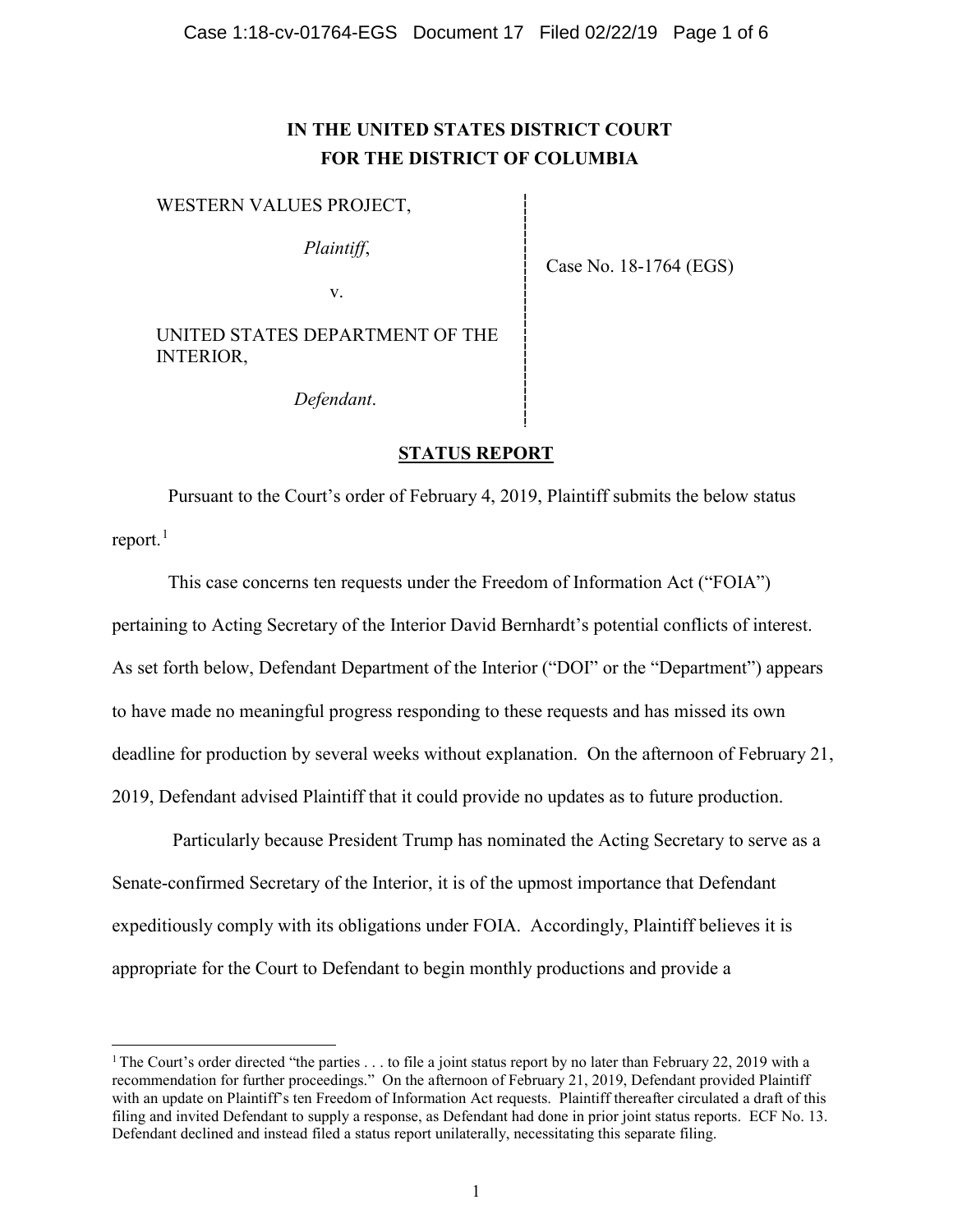### Case 1:18-cv-01764-EGS Document 17 Filed 02/22/19 Page 2 of 6

comprehensive update on Plaintiff's requests by March 1, 2019. In the alternative, Plaintiff respectfully requests the Court schedule a status conference.

#### *Background of the FOIA request*

The United States Department of the Interior is responsible for sustaining America's lands, water, wildlife, and energy resources, and for fulfilling the United States' responsibilities to 567 tribal nations. DOI manages one-fifth of the land in the United States, safeguards the water supply for more than 30 million people, and protects America's natural landscapes. On August 1, 2017, David Bernhardt was sworn in as Deputy Secretary of the Interior, the secondhighest-ranking official at the agency. He served in that capacity until January 2, 2019, when his superior—former Secretary of the Interior Ryan Zinke—resigned in the wake of several ethics scandals.<sup>[2](#page-1-0)</sup> Bernhardt has since served as Acting Secretary of the Interior, and was recently nominated by President Trump for Senate confirmation as Secretary.

It is open question whether Acting Secretary Bernhardt has exercised his duties impartially and consistent with his ethical obligations to the American public. Immediately before assuming the role of Deputy Secretary, Bernhardt served as chair of the natural resources group at the lobbying firm of Brownstein Hyatt Farber Schreck, LLP ("Brownstein Hyatt"). There, Acting Secretary Bernhardt worked on behalf of dozens of mining and fossil fuel companies with business before the Department. Many of these clients have sought to develop natural resources, especially energy resources, by stripping protections for the nation's public lands and waters, often over the objections of local communities, taxpayer advocates, and environmental and recreation groups. Although Acting Secretary Bernhardt pledged to recuse himself from involvement in matters involving some of his former clients, recent DOI activity

<span id="page-1-0"></span> <sup>2</sup> Julie Turkewitz and Coral Davenport, *Ryan Zinke, Face of Trump Environmental Rollbacks, Is Leaving The Interior Department*, The New York Times (Dec. 15, 2019), https://www.nytimes.com/2018/12/15/us/ryan-zinkeinterior-secretary.html.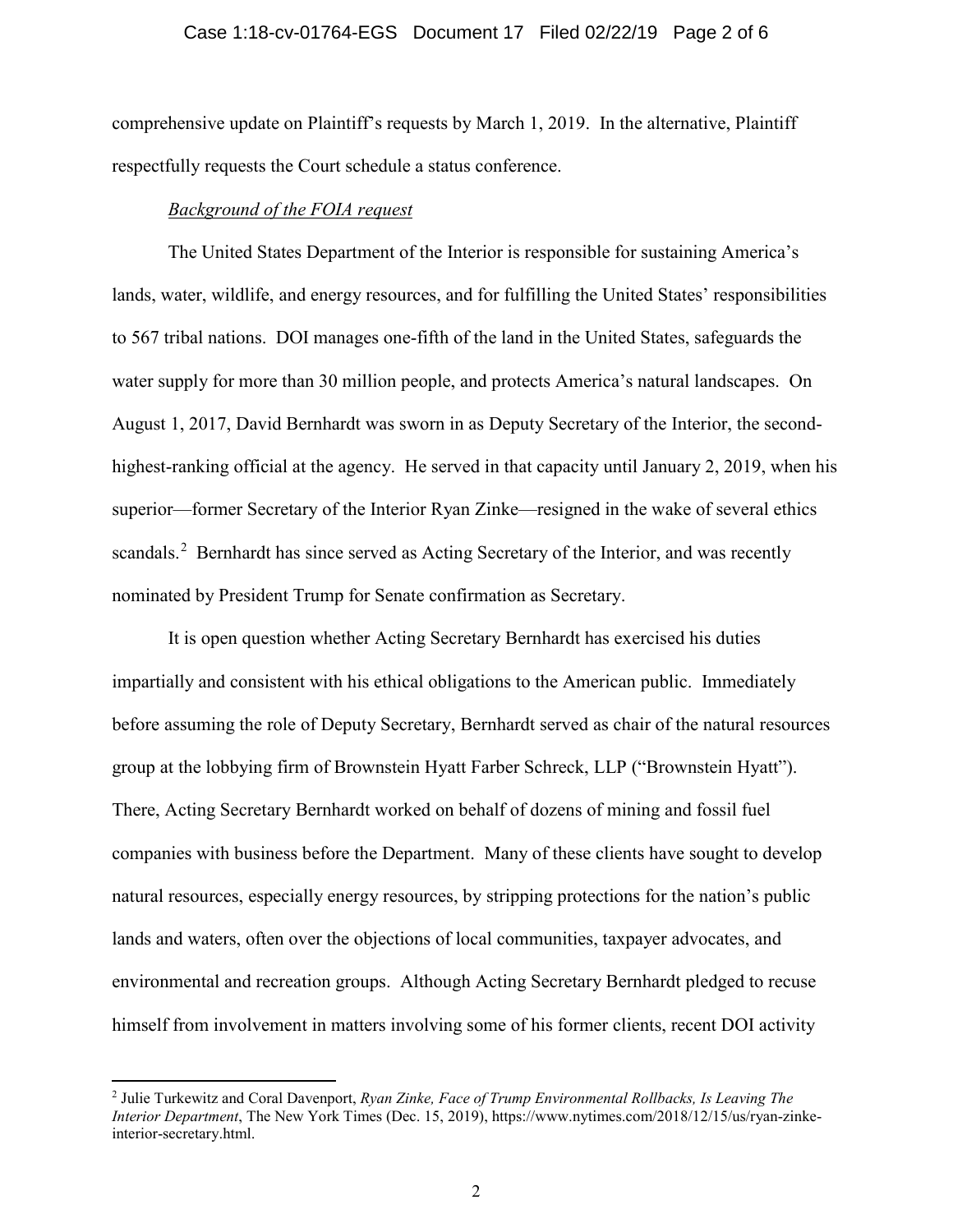### Case 1:18-cv-01764-EGS Document 17 Filed 02/22/19 Page 3 of 6

suggests that the Acting Secretary may not have honored his commitment: many of the Acting Secretary's former clients began receiving sudden and dramatic windfalls only months after his swearing in.

To take only two examples, Brownstein Hyatt represent Cadiz Inc., which has long sought DOI permission to develop a sensitive aquifer under California's Mojave Desert. In connection with this work, Cadiz paid Brownstein Hyatt \$2.75 million in lobbying fees and granted the firm 200,000 shares of company stock, with a promise to issue more if Brownstein Hyatt successfully brought the aquifer project to fruition.<sup>[3](#page-2-0)</sup> In September and October of 2017 – shortly after Deputy Secretary Bernhardt was confirmed – DOI withdrew legal guidelines, adverse to Cadiz, that had previously protected the aquifers from development.<sup>[4](#page-2-1)</sup> Another entity on Deputy Secretary Bernhardt's list of recusals, Independent Petroleum Association of America ("IPAA"), benefited when Deputy Secretary Bernhardt oversaw proposed revisions of eleven state sage grouse cooperative habitat management agreements, pathbreaking compacts designed to forestall threats to the iconic and imperiled species while balancing the needs of states, localities, and energy interests.<sup>[5](#page-2-2)</sup>

# *The FOIA requests and Defendant's processing thus far*

To better understand and inform the public of the circumstances surrounding the Acting Secretary's role within DOI and his compliance with ethical obligations, Plaintiff—a not-forprofit-organization dedicated to educating Americans about DOI's management of public lands and resources—submitted ten FOIA requests to the agency between November 30, 2017 and

<span id="page-2-0"></span> <sup>3</sup> Bettina Boxall, *Trump Interior Department Nominee Tells Senate Panel He Can Avoid Potential Conflicts of Interest*, L.A. Times (May 18, 2017), http://www.latimes.com/local/lanow/la-me-bernhardt-hearing-20170518 story.html.

<span id="page-2-1"></span><sup>4</sup> Michael Hiltzik, *Loan to Jared Kushner Raises Questions About California Water Project*, L.A. Times (Mar. 7, 2018) http://www.latimes.com/business/hiltzik/la-fi-hiltzik-cadiz-apollo-20180307-story.html.

<span id="page-2-2"></span><sup>5</sup> Coral Davenport, *Trump Drilling Plan Threatens 9 Million Acres of Sage Grouse Habitat*, The New York Times, (Dec. 6, 2018), https://www.nytimes.com/2018/12/06/climate/trump-sage-grouse-oil.html.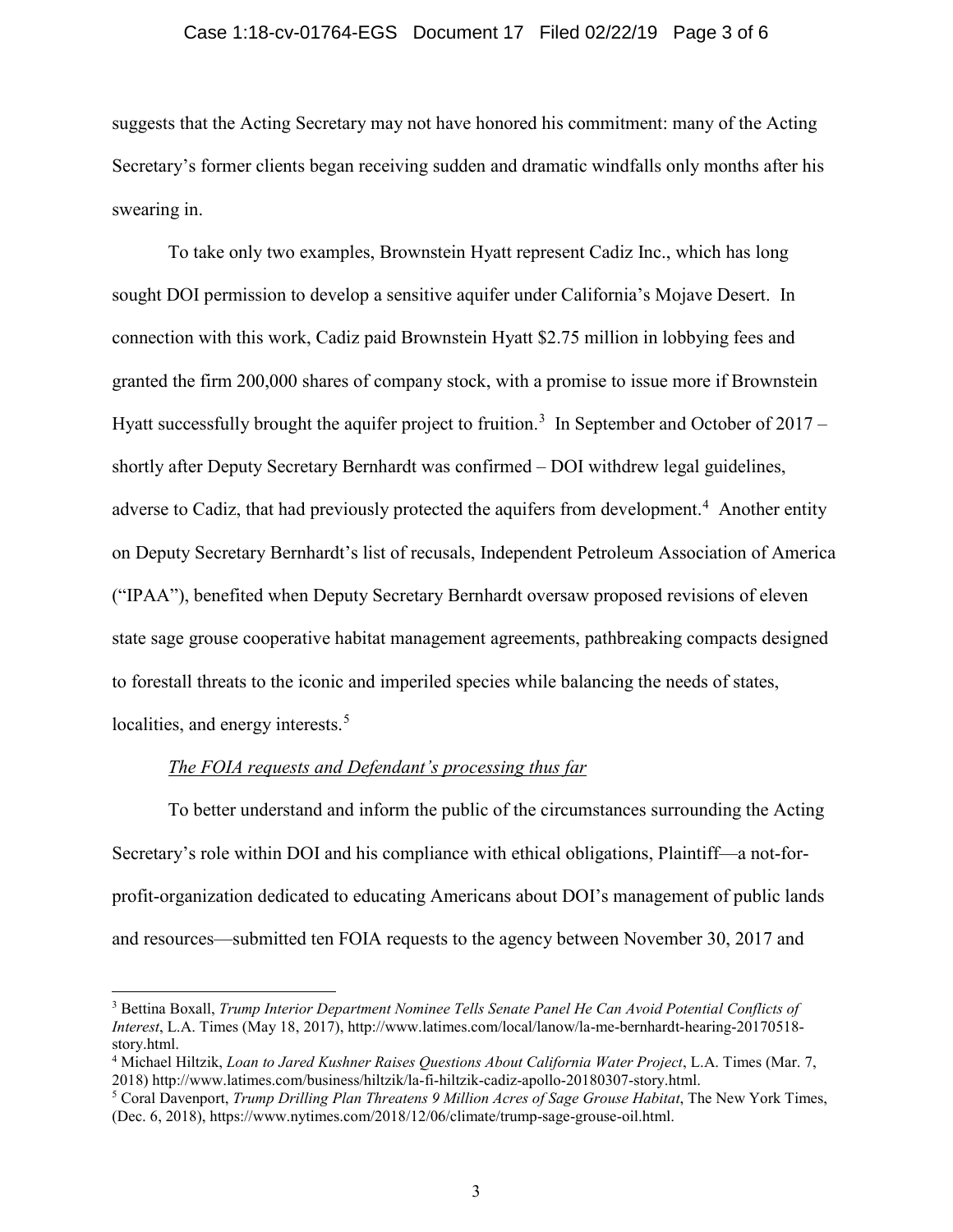# Case 1:18-cv-01764-EGS Document 17 Filed 02/22/19 Page 4 of 6

May 4, 2018. Each of these requests sought documents pertaining to the Acting Secretary. When Defendant failed to respond to these requests, Plaintiff filed this lawsuit on July 27, 2019.

In the last seven months, Defendant does not appear to have made substantial progress in responding to Plaintiff's requests other than to purport to complete production for one such request. In the parties' first two joint status reports, Defendant offered conflicting and incomplete updates on Plaintiff's requests, ECF No. 13 at 2, and committed to providing an initial release of responsive documents by December 31, 2019. *Id.*; ECF No. 12 at 2. Defendant then missed that deadline without explanation or notice to Plaintiff.

Insofar as Defendant seeks to justify its failure to produce on the grounds that congressional funding to most executive agencies lapsed on December 23, 2018, that explanation is unavailing: whereas Defendant might have lacked appropriations for eight days prior to the December 31, 2018 deadline, appropriations have now been restored for almost a month, and yet Defendant has not completed its production. Nor is the lapse in appropriations grounds for additional delay in this case, since the government shutdown did not prevent DOI from working diligently to advance preferred projects such as drilling for fossil fuels in the Arctic National Wildlife Refuge,<sup>[6](#page-3-0)</sup> off the eastern seaboard, *S.C. Coastal Conservation League v. Ross*, No. 2:18-CV-03326-RMG, 2019 WL 259116 (D.S.C. Jan. 18, 2019), and in western states.<sup>[7](#page-3-1)</sup> Defendant also found time and resources during the shutdown to publish a proposed rule that, if implemented, would grant it sweeping authority to arbitrarily deny FOIA requests or delay responses thereto. *See* [8](#page-3-2)3 Fed. Reg. 67175 (Dec. 28, 2018).<sup>8</sup> The Department has never

<span id="page-3-0"></span> <sup>6</sup> Yareth Rosen, *Trump administration working on Arctic oil leases despite shutdown*, Reuters (Jan. 9, 2019), https://www.reuters.com/article/us-usa-alaska-oil/trump-administration-working-on-arctic-oil-leases-despiteshutdown-idUSKCN1P4086.

<span id="page-3-1"></span><sup>7</sup> Cooper McKim, *Despite Shutdown, BLM Lease Sale Continue On*, Wyoming Public Media (Jan. 31, 2019), https://www.wyomingpublicmedia.org/post/despite-shutdown-blm-lease-sales-continue#stream/0.

<span id="page-3-2"></span><sup>8</sup> Charles S. Clark, *Interior Dept. Plan to Streamline FOIA Responses Alarms Transparency Groups*, Government Executive (Jan. 30, 2019), https://www.govexec.com/management/2019/01/interior-dept-plan-streamline-foiaresponses-alarms-transparency-groups/154525/.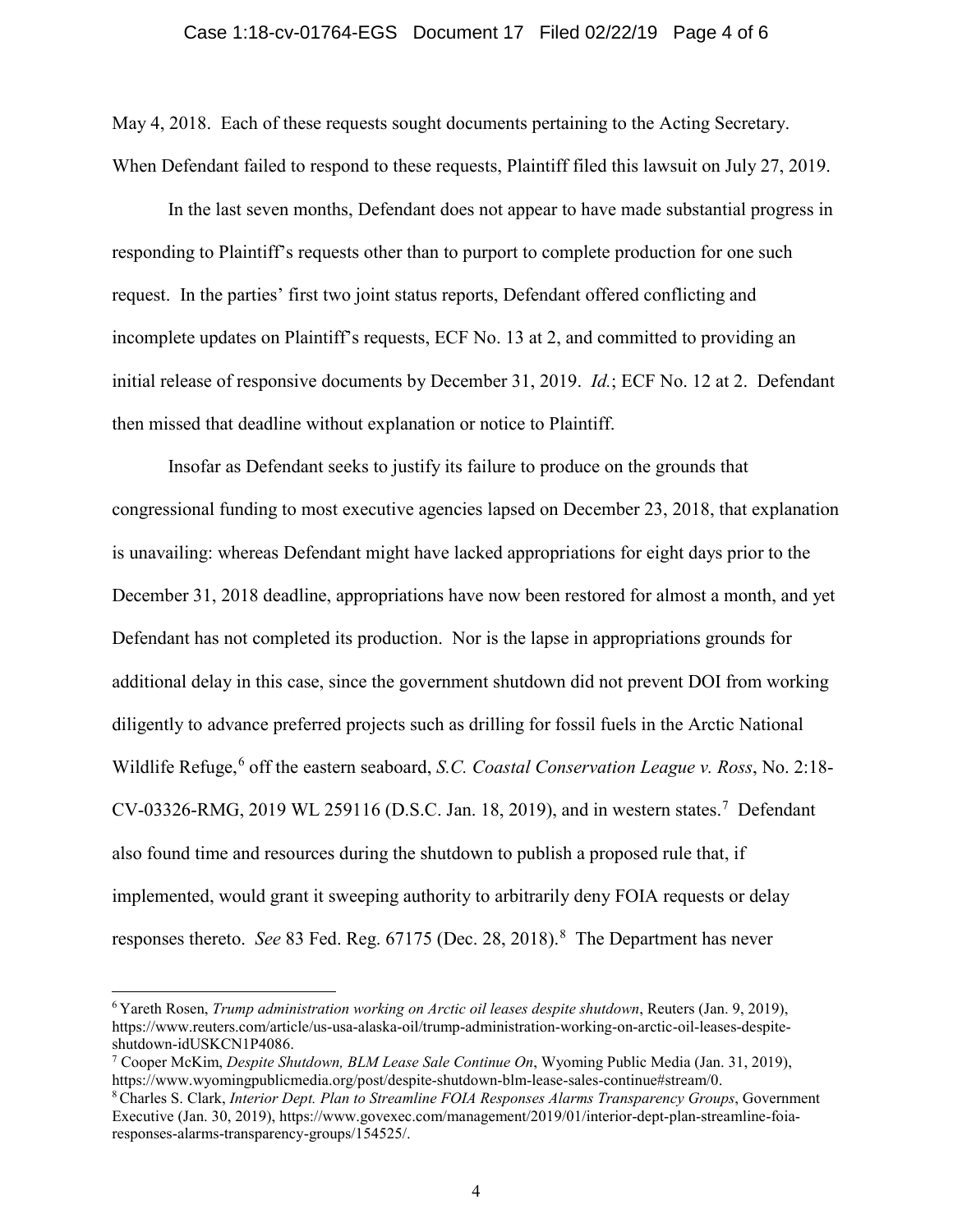### Case 1:18-cv-01764-EGS Document 17 Filed 02/22/19 Page 5 of 6

explained why it abandoned its mandatory duties under FOIA and other statutes during the shutdown even as the lapse in appropriations posed no obstacle to discretionary activities favored by the Acting Secretary.<sup>[9](#page-4-0)</sup>

### *Proposal for further proceedings*

Nearly ten months have passed since the *last* of Plaintiff's ten FOIA requests, but the Department appears no closer to acting on its obligations to process and release responsive documents. DOI's foot-dragging is particularly problematic given Acting Secretary Bernhardt's nomination to Secretary and, in advance of his confirmation hearings, his efforts to tout his commitment to agency transparency and ethical public service.<sup>[10](#page-4-1)</sup> As described above and in Plaintiff's Complaint, the Acting Secretary's commitment to these principles is not at all obvious, particularly in light of his recent efforts to shirk DOI's FOIA obligations through rulemaking and a deprivation of resources to the agency's FOIA offices. It is of the upmost importance that the public understand if the Acting Secretary's deeds match his words prior to his possible ascension to a Senate-confirmed Cabinet position.

In light of the Department's significant history of delay in this matter and the public interest in the documents sought by Plaintiff, Plaintiff believes it is appropriate for the Court to order Defendant to adhere to a production schedule. Specifically, Plaintiff believes it is appropriate for the Court to order Defendant to: (1) produce an itemized estimate of the number of responsive documents across DOI by March 1, 2019; (2) set forth how the agency plans to prioritize production among Plaintiff's FOIA requests by March 1, 2019, and; (3) on the first of

<span id="page-4-0"></span> <sup>9</sup> Adam Allington, *Shutdown Slowed Pesticide Reviews Under Endangered Species Act*, Bloomberg Environment (Jan. 29, 2019), https://news.bloombergenvironment.com/environment-and-energy/shutdown-slowed-pesticidereviews-under-endangered-species-act.

<span id="page-4-1"></span><sup>10</sup> *Compare* David Bernhardt, *A Message from Acting Secretary Barnhardt – Ethical Culture* (Feb. 1, 2019), https://www.doi.gov/employees/message-acting-secretary-bernhardt-ethical-culture *with* Coral Davenport, *A Top Leader at Interior Dept. Pushes a Policy Favoring His Former Client*, The New York Times (Feb. 12, 2019), https://www.nytimes.com/2019/02/12/climate/david-bernhardt-endangered-species.html. .